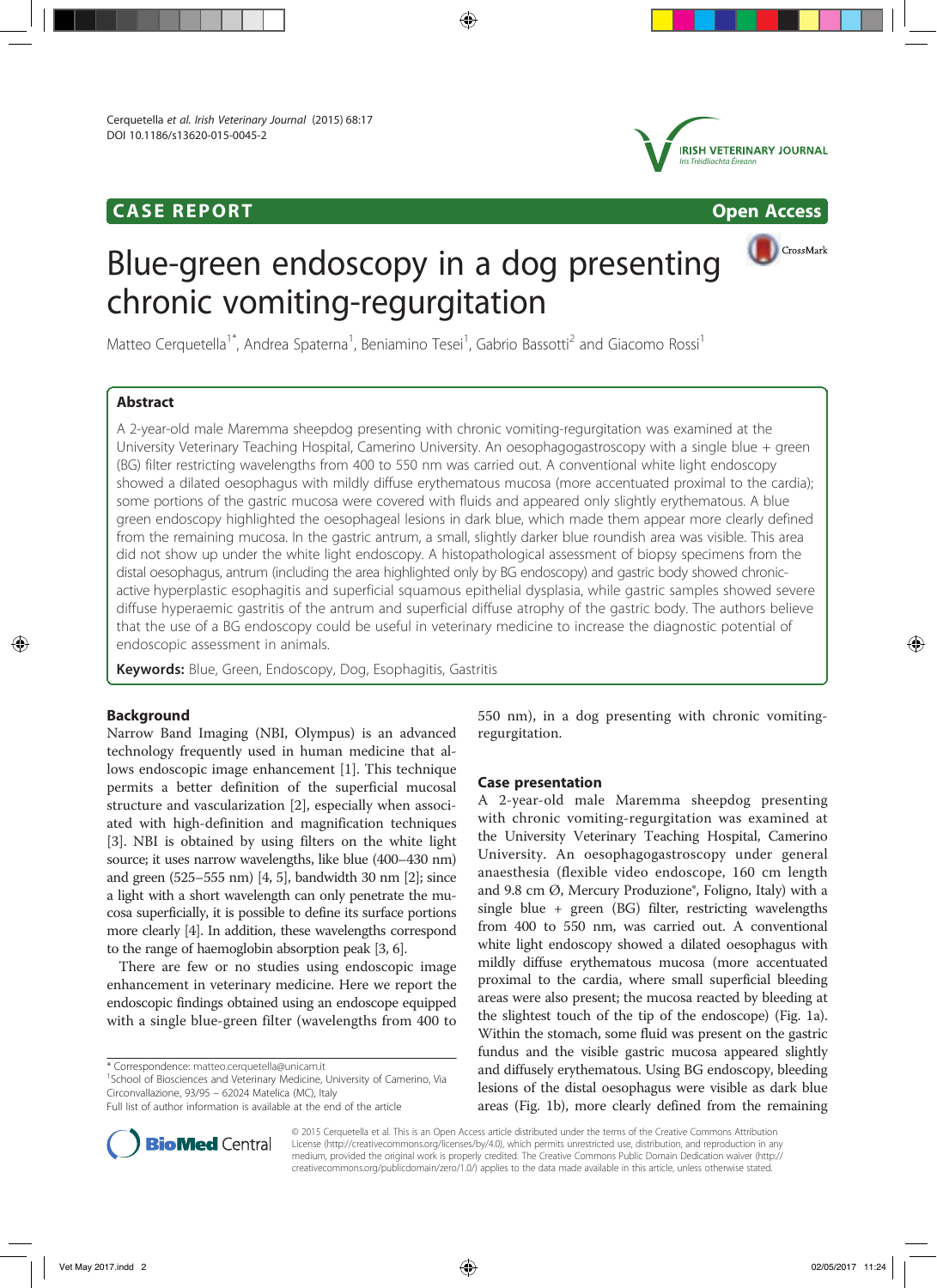

Fig. 1 Distal oesophagus and cardia. a White light endoscopy. The oesophageal mucosa proximal to the cardia appears mildly erythematosus with small superficial areas of bleeding. **b** In this BG image blood and lesions are visible as dark blue areas. Lesions appear distributed in a manner comparable to that shown up by the white light endoscopy (Fig. 1a), but these areas appear more clearly defined compared to the remaining mucosa

mucosa compared with a white light endoscopy (Fig. 1a). With regards to the antrum, no differences between the two imaging techniques were observed with respect to the appearance of the gastric mucosa, but BG imaging revealed a small roundish area of a slightly darker blue tint, not visible with the white light endoscopy (Fig. 2a, b, c and d). While waiting for the histopathology results, symptomatic therapy was administered. The histopathology of targeted BG biopsies from the distal oesophagus, the antrum (including the area highlighted only by the BG endoscopy)



Fig. 2 Antrum. a and c White light endoscopy. The mucosa of the antrum appear only slightly erythematous and no erosions are visible. b and d BG endoscopy shows a small round area (red arrow) that appears colored with a slightly darker blue tint. Pictures c and d show a more close-up view of the antrum